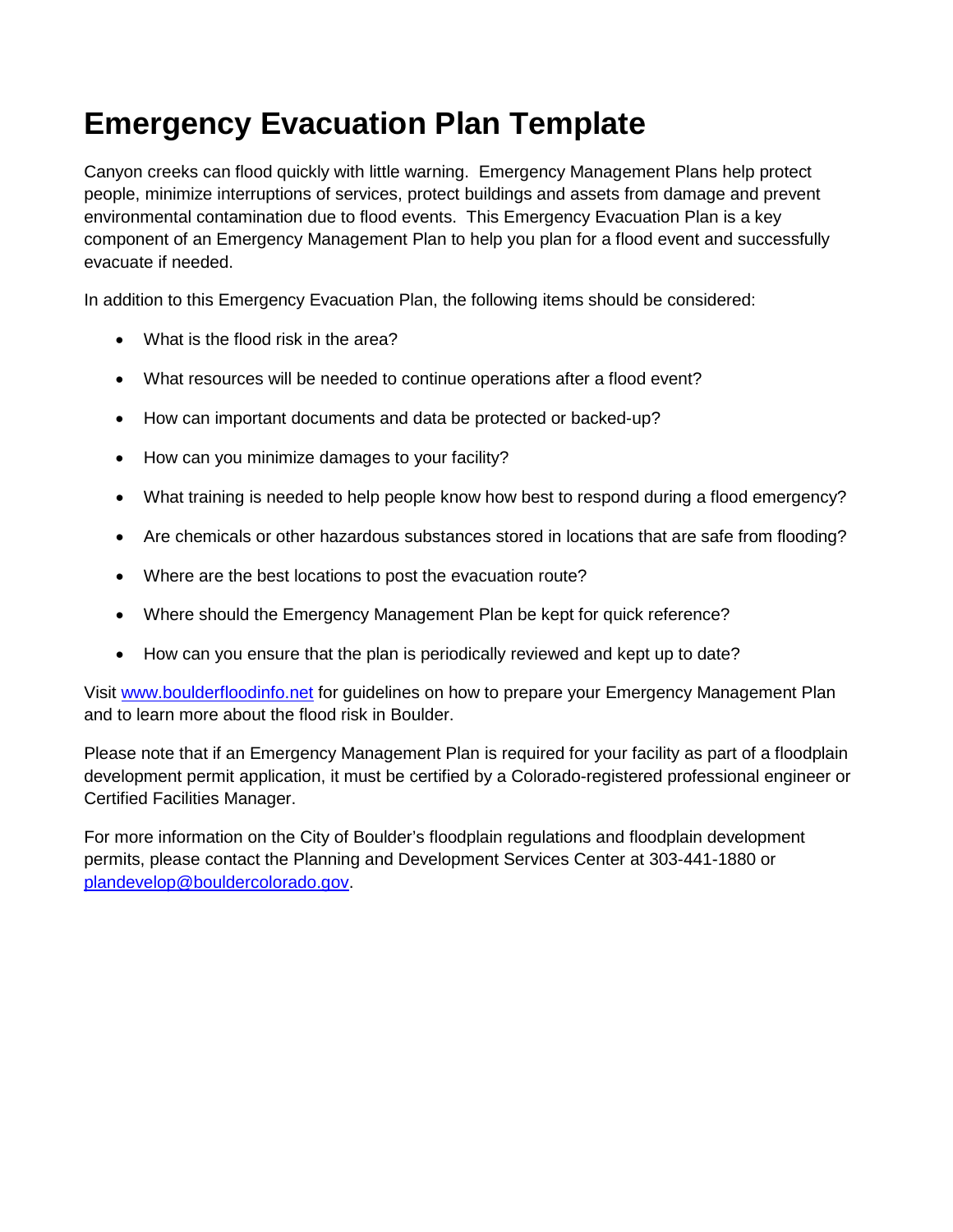## Emergency Evacuation Plan

| <b>Facility Information:</b>                                                                                                                                                                                                                                                                                 |
|--------------------------------------------------------------------------------------------------------------------------------------------------------------------------------------------------------------------------------------------------------------------------------------------------------------|
| Name                                                                                                                                                                                                                                                                                                         |
| Address                                                                                                                                                                                                                                                                                                      |
|                                                                                                                                                                                                                                                                                                              |
| <b>Phone Numbers</b>                                                                                                                                                                                                                                                                                         |
| <b>Emergency Contact:</b>                                                                                                                                                                                                                                                                                    |
| Name                                                                                                                                                                                                                                                                                                         |
| <b>Title</b>                                                                                                                                                                                                                                                                                                 |
| <b>Phone Numbers</b>                                                                                                                                                                                                                                                                                         |
| <b>Situational Awareness:</b><br>Who is responsible for monitoring weather conditions?____________________________<br>How does your facility stay informed about severe weather? (check all that apply)<br>$\Box$ Weather Radio<br>$\Box$ Television $\Box$ Internet<br>$\Box$ Nation Weather Service Alerts |
| ⊔                                                                                                                                                                                                                                                                                                            |
| <b>Plan Activation:</b>                                                                                                                                                                                                                                                                                      |
| What actions will be taken in response to the following situations?                                                                                                                                                                                                                                          |
| Severe weather forecast                                                                                                                                                                                                                                                                                      |
| Flood watch (flooding probable)<br><u> 1980 - Johann Barnett, fransk politik (d. 1980)</u>                                                                                                                                                                                                                   |
| Flood warning (flooding imminent)<br><u> 1980 - Johann Stoff, deutscher Stoff, der Stoff, der Stoff, der Stoff, der Stoff, der Stoff, der Stoff, der S</u>                                                                                                                                                   |
| Other emergency alerts                                                                                                                                                                                                                                                                                       |
| Outdoor warning sirens<br>O<br><u> 1980 - Johann Barn, amerikan besteman besteman besteman besteman besteman besteman besteman besteman besteman</u>                                                                                                                                                         |
| Contact by an emergency notification system<br>O                                                                                                                                                                                                                                                             |
| University of Colorado Campus Alerts<br>O                                                                                                                                                                                                                                                                    |
| Other emergency alerts (please specify)<br>O                                                                                                                                                                                                                                                                 |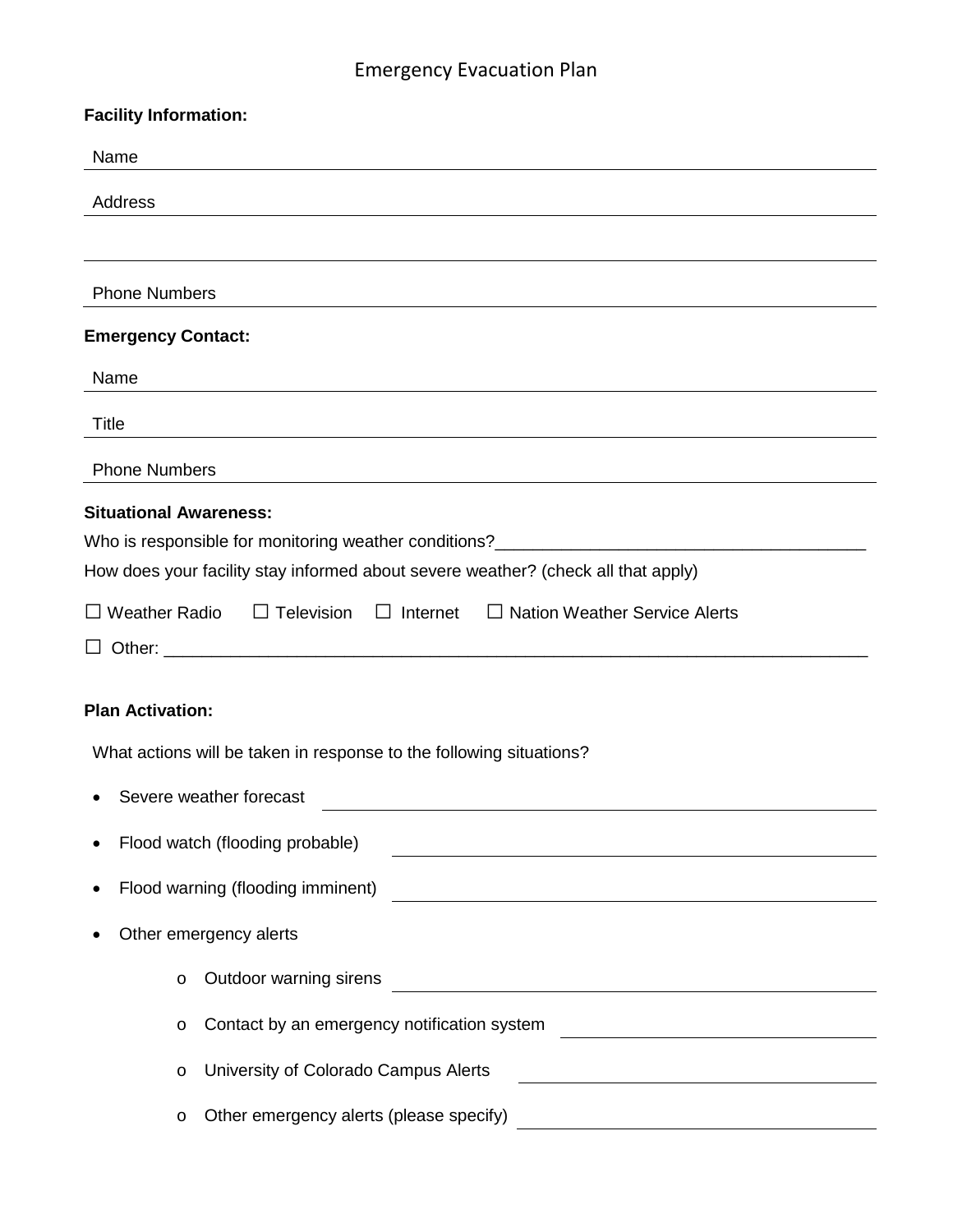## Emergency Evacuation Plan

#### **Roles and Responsibilities:**

| Role/Responsibility                                                                                       | Name/Position                                                                                               | Phone        | e-mail              |  |  |
|-----------------------------------------------------------------------------------------------------------|-------------------------------------------------------------------------------------------------------------|--------------|---------------------|--|--|
| <b>Evacuation Team Leader</b>                                                                             |                                                                                                             |              |                     |  |  |
| Notifications to persons<br>within your facility                                                          |                                                                                                             |              |                     |  |  |
| Notifications to persons<br>outside your facility                                                         |                                                                                                             |              |                     |  |  |
| Arranging transportation                                                                                  |                                                                                                             |              |                     |  |  |
| Securing the facility prior<br>to evacuation                                                              |                                                                                                             |              |                     |  |  |
| Bringing any needed<br>supplies                                                                           |                                                                                                             |              |                     |  |  |
| Taking role at the<br>evacuation site                                                                     |                                                                                                             |              |                     |  |  |
|                                                                                                           |                                                                                                             |              |                     |  |  |
|                                                                                                           |                                                                                                             |              |                     |  |  |
|                                                                                                           |                                                                                                             |              |                     |  |  |
| <b>Notifications:</b>                                                                                     |                                                                                                             |              |                     |  |  |
| Who will be notified of the evacuation? (check all that apply)                                            |                                                                                                             |              |                     |  |  |
| <b>Students/Residents</b><br>$\Box$ Visitors<br>$\Box$ Employees<br>$\Box$ Emergency Management<br>$\Box$ |                                                                                                             |              |                     |  |  |
| $\Box$ Other:<br>$\Box$ Family members                                                                    |                                                                                                             |              |                     |  |  |
| Attach contact information for all persons to be notified of the evacuation.                              |                                                                                                             |              |                     |  |  |
| <b>Communications Protocols:</b>                                                                          |                                                                                                             |              |                     |  |  |
|                                                                                                           | People within your facility will be notified of the evacuation using the following (check all that apply):  |              |                     |  |  |
| $\Box$ Verbal announcements                                                                               | $\Box$ Intercom<br>$\Box$ E-mail                                                                            | $\Box$ Phone | $\Box$ Text message |  |  |
| ⊔                                                                                                         |                                                                                                             |              |                     |  |  |
|                                                                                                           | People outside your facility will be notified of the evacuation using the following (check all that apply): |              |                     |  |  |
| $\Box$ E-mail<br>$\Box$ Phone<br>$\Box$ Text message<br>$\Box$ Radio announcement                         |                                                                                                             |              |                     |  |  |
|                                                                                                           |                                                                                                             |              |                     |  |  |